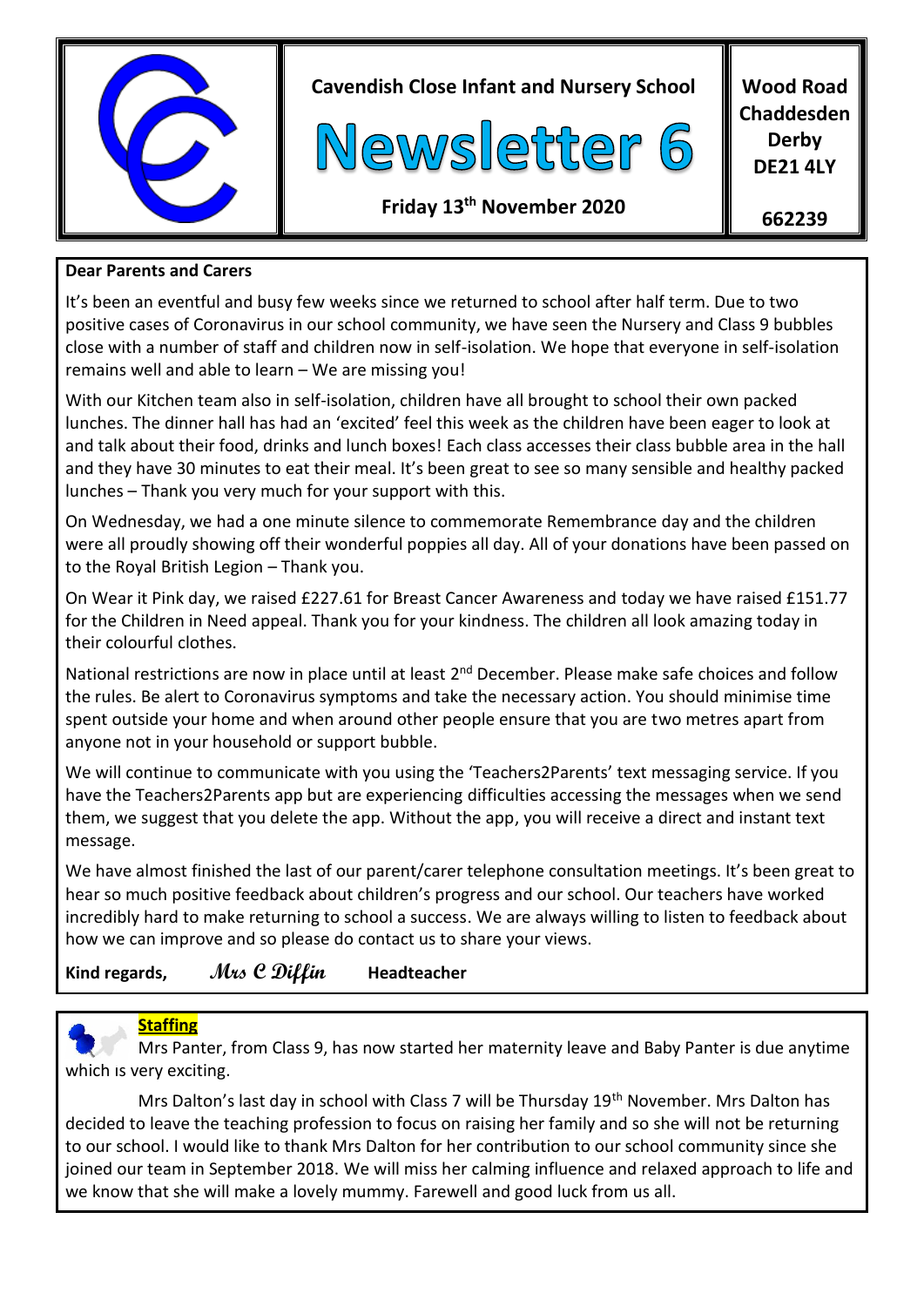Mrs Merriman has been building up to her return to work following her maternity leave. She will take over as the teacher in Class 7 and will be meeting the class next week. We are very much looking forward to her return to school.

 Miss Marley is keeping in touch with us and her photographs of Baby Orlagh make us smile every week. Miss Marley will return to school during the Spring term and will join the Class 1 team.

## **Year 2 Phonics Screening Check**

 All of the children in Year 2 will complete a 'Phonics Screening Check' with their class teacher. The Phonics Screening Check usually takes place in June in Year 1, however, this could not happen due to school being partially closed. Throughout the country, Year 2 children will be taking the reading 'check' to confirm whether they have learnt phonic decoding and blending skills to an appropriate standard. Many of our Year 2 children have already completed this assessment, including children from Class 9. Some children may not be able to access this assessment due to absence. We will share with you your child's result. More information will follow from Mrs Asghar and the Year 2 team.



#### **Remote Education**

 If your child is well but not able to attend school due to a Coronavirus reason, we will provide home learning and support for your child.

We are working on one plan for when the whole class are learning at home. This is likely to be in response to a positive case within the class bubble. In this case, the class staff, if well, can focus their working time on providing remote support.

We are working on another plan for when individual children are learning at home but class staff and children are learning in school. In this case, the class staff will be busy all day working in school.

Parents and carers can contact their child's class teacher with any queries by email:

| nursery@cavclosei.derby.sch.uk   | (Mrs Howett)                                       |
|----------------------------------|----------------------------------------------------|
| reception@cavclosei.derby.sch.uk | (Mrs Smith, Miss Brown, Mrs Orme)                  |
| year1@cavclosei.derby.sch.uk     | (Miss Doxey, Mrs Unwin-Rose, Miss Luke)            |
| year2@cavclosei.derby.sch.uk     | (Mrs Dalton/Mrs Merriman, Mrs Asghar, Miss Harker) |

#### **Photographer**

 We usually arrange for individual and family group photographs to be taken this term. Due to COVID restrictions, we have rescheduled with our school photographer and agreed a provisional date in the summer term when hopefully it will be safe to proceed.



### **Applying for School Places for September 2021**

 For children starting school or transferring from Infant to Junior School in September 2021, the closing date for applications is midnight on 15th January 2021.

All Nursery parents and carers **need** to apply for a place for their child to start at our school in Reception in September 2021. Apply online at [www.derby.gov.uk/primary](http://www.derby.gov.uk/primary) If you have friends or family in the area with Nursery aged children, please do encourage them to consider our school and to make contact with us for more information.

All Year 2 parents and carers need to apply for a Junior School place for their child to start in Year 3 in September 2021. Apply online at [www.derby.gov.uk/primary](http://www.derby.gov.uk/primary) I have asked Mrs Tague, the Acting Principal from Cavendish Close Junior Academy to share information with us that we can pass on to our Year 2 families.



#### **Nursery**

 We have places in our Nursery that we would like to fill with enquiring and imaginative 3 and 4 year olds in our area. Our School Nursery is led by Mrs Howett, our Acting Deputy Headteacher, who is our experienced and exceptional Nursery teacher. The children who attend our Nursery get off to the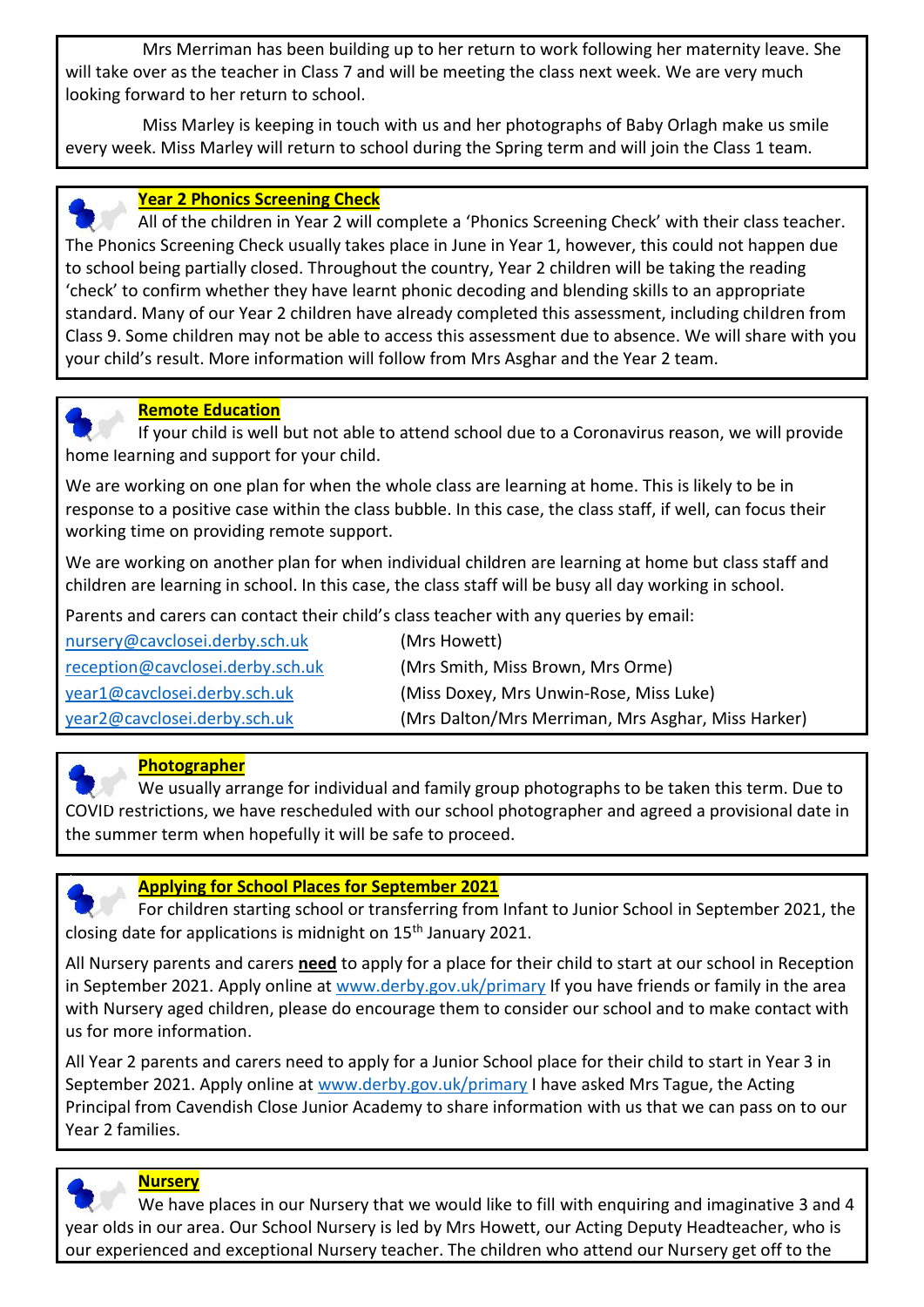best possible start to their education. They become familiar with our school environment and routines and they make a wide range of friends that they will be with for all of their Primary years and beyond. Our Phonics programme begins in Nursery and Mrs Howett skilfully introduces all of our school approaches into the exciting Nursery curriculum. Mrs Howett is clearly a qualified teacher and so her high expectations and expertise enable us to offer an outstanding Nursery education.

We are developing our Nursery offer to make us the 'Nursery of choice' in our area for working parents who need wraparound care as well as excellent Nursery education.

We offer 30 hour places for families that meet the criteria. Many children attend Nursery every day.

We also offer 15 hour places with children attending at the beginning or the end of the week.

Nursery children can attend our Breakfast Club (currently open) and After School Club (currently not open due to COVID restrictions) as we provide wraparound care between 7:45am and 6:00pm. This provision is run by our school staff.

If you have a 2 or 3 year old child, please do consider what your child could gain by coming to our fabulous Nursery. Please get in touch with us for more information. If we have spaces, we can admit children as soon as they are 3 years old.

If you have friends or family in the area with Nursery aged children, please do encourage them to consider our school Nursery and to make contact with us for more information.



## **Children entitled to benefits related Free School Meals**

 Mrs Manners has been busy this week contacting families who have children who are eligible for benefits related Free School Meals. We are offering Morrisons 'packed lunch' food parcels during the closure of our school kitchen to eligible families. Weekly food parcels are delivered directly to homes.

When benefits related Free School Meals children are absent from school for COVID related reasons, we will work with our Morrisons Community Champions to offer weekly doorstep delivery meal packs.

To support eligible families over the two week Christmas holiday, we will be sending a supermarket voucher electronically. Further information will follow to eligible families.

As always, if you are experiencing difficulties, please do get in touch with us as we are likely to be able to signpost support in the community.

# **Christmas in school**

 We will capture the magic of Christmas in a new and create way this year. We are busy planning how to make Christmas special as well as safe in school.

Some of our usual Christmas activities will not be able to happen due to COVID restrictions, for example, parents and carers will not be able to come into school for concerts or craft afternoons. Children will not be able to bring in and share out Christmas cards. Although Christmas in school will be different, we will make sure that it is just as magical as it should be for young children.

| Autumn Term 2 2020 - Mon 2.11 to Fri 18.12 |                                                                            |
|--------------------------------------------|----------------------------------------------------------------------------|
| Monday 16 <sup>th</sup> November           | Anti-Bullying week - Promoting kind hands, feet and words                  |
|                                            | Come to school in 'Odd Socks' as we embrace diversity                      |
| Thursday 19 <sup>th</sup> November         | <b>Nursery reopens</b>                                                     |
|                                            | <b>School dinners</b> will be served again                                 |
| Friday 20 <sup>th</sup> November           | <b>INSET day 2</b> $-$ School is closed to all children for staff training |
| Week beginning 23rd November               | Information will be shared with parents and carers about how               |
|                                            | to support our <b>Maths</b> Curriculum - How to enable your children       |
|                                            | to become Power Maths Champions                                            |
| Friday 11 <sup>th</sup> December           | <b>Christmas jumper day</b> in school with charity donations being         |
|                                            | sent to the Save the children Christmas jumper day appeal.                 |